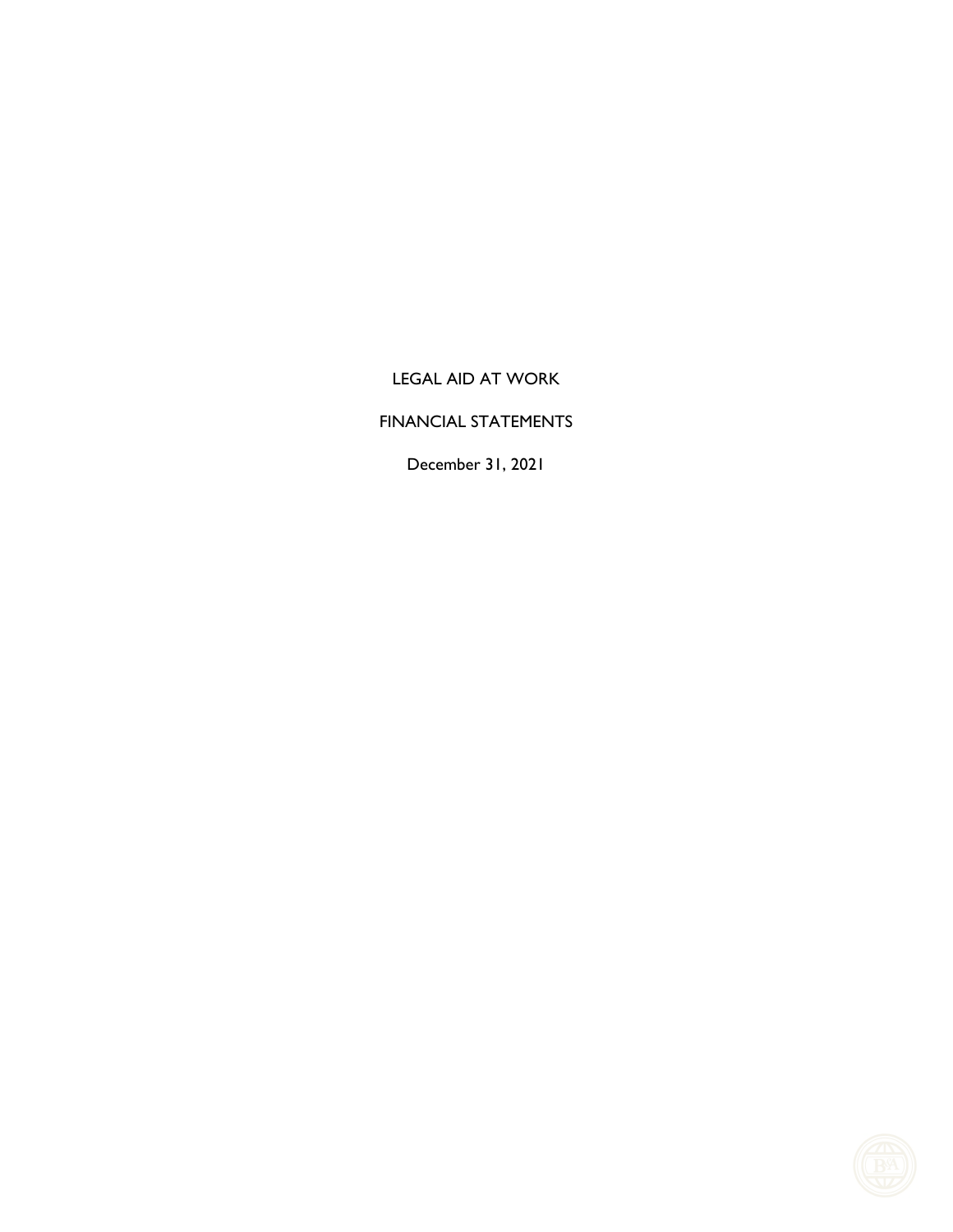# LEGAL AID AT WORK TABLE OF CONTENTS December 31, 2021

| <b>FINANCIAL STATEMENTS</b> |  |
|-----------------------------|--|
|                             |  |
|                             |  |
|                             |  |
|                             |  |
|                             |  |



Page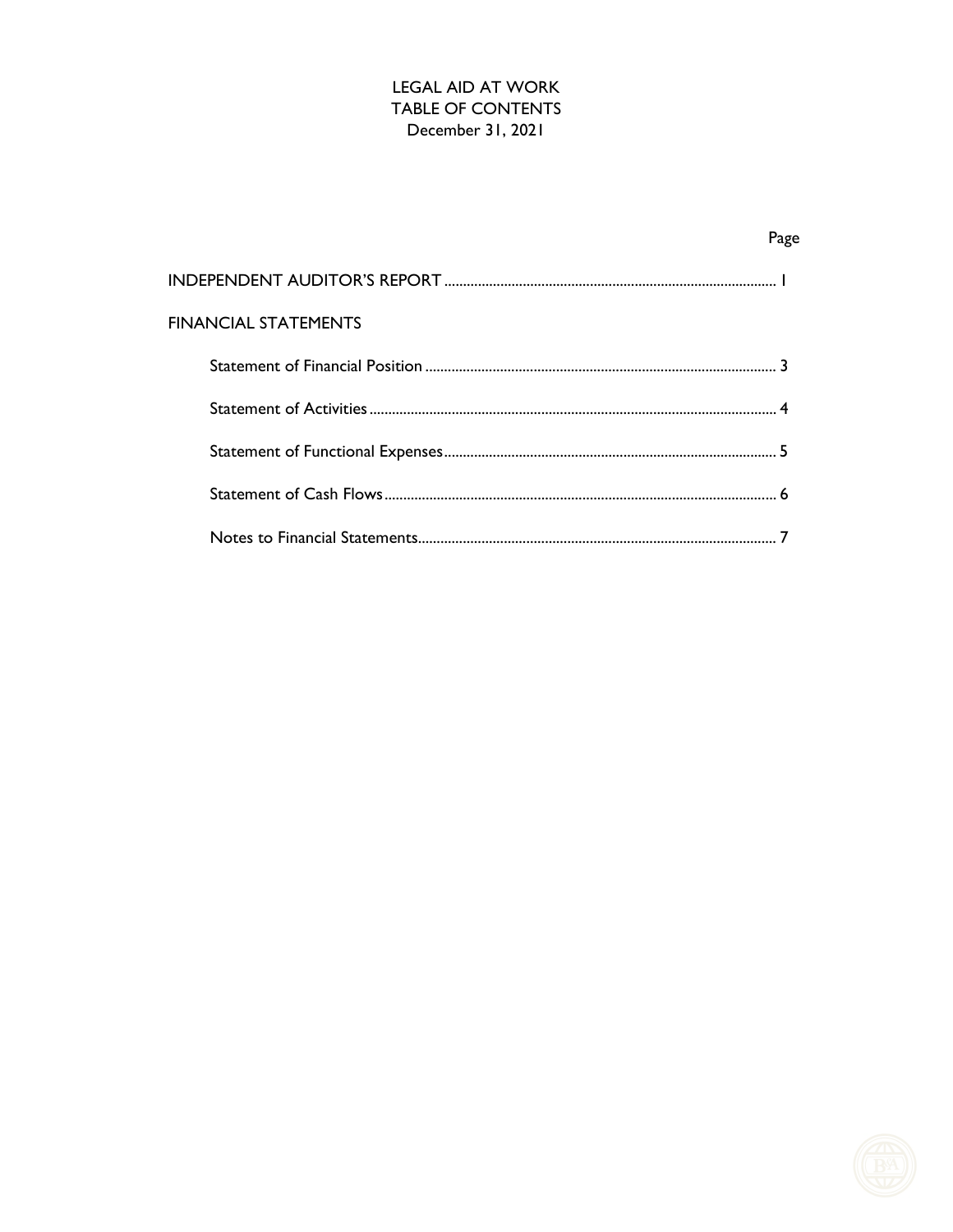

INDEPENDENT AUDITOR'S REPORT

To the Board of Directors of Legal Aid at Work San Francisco, California

## **Opinion**

We have audited the accompanying financial statements of Legal Aid at Work (a nonprofit organization), which comprise the statement of financial position as of December 31, 2021, and the related statements of activities, cash flows and functional expenses for the year then ended, and the related notes to the financial statements.

In our opinion, the financial statements referred to above present fairly, in all material respects, the financial position of Legal Aid at Work as of December 31, 2021, and the changes in its net assets and its cash flows for the year then ended in accordance with accounting principles generally accepted in the United States of America.

# **Basis for Opinion**

We conducted our audit in accordance with auditing standards generally accepted in the United States of America. Our responsibilities under those standards are further described in the Auditor's Responsibilities for the Audit of the Financial Statements section of our report. We are required to be independent of Legal Aid at Work and to meet our other ethical responsibilities in accordance with the relevant ethical requirements relating to our audit. We believe that the audit evidence we have obtained is sufficient and appropriate to provide a basis for our audit opinion.

#### **Responsibilities of Management for the Financial Statements**

Management is responsible for the preparation and fair presentation of these financial statements in accordance with accounting principles generally accepted in the United States of America, and for the design, implementation, and maintenance of internal control relevant to the preparation and fair presentation of financial statements that are free from material misstatement, whether due to fraud or error.

In preparing the financial statements, management is required to evaluate whether there are conditions or events, considered in the aggregate, that raise substantial doubt about Legal Aid at Work's ability to continue as a going concern within one year after the date that the financial statements are available to be issued.

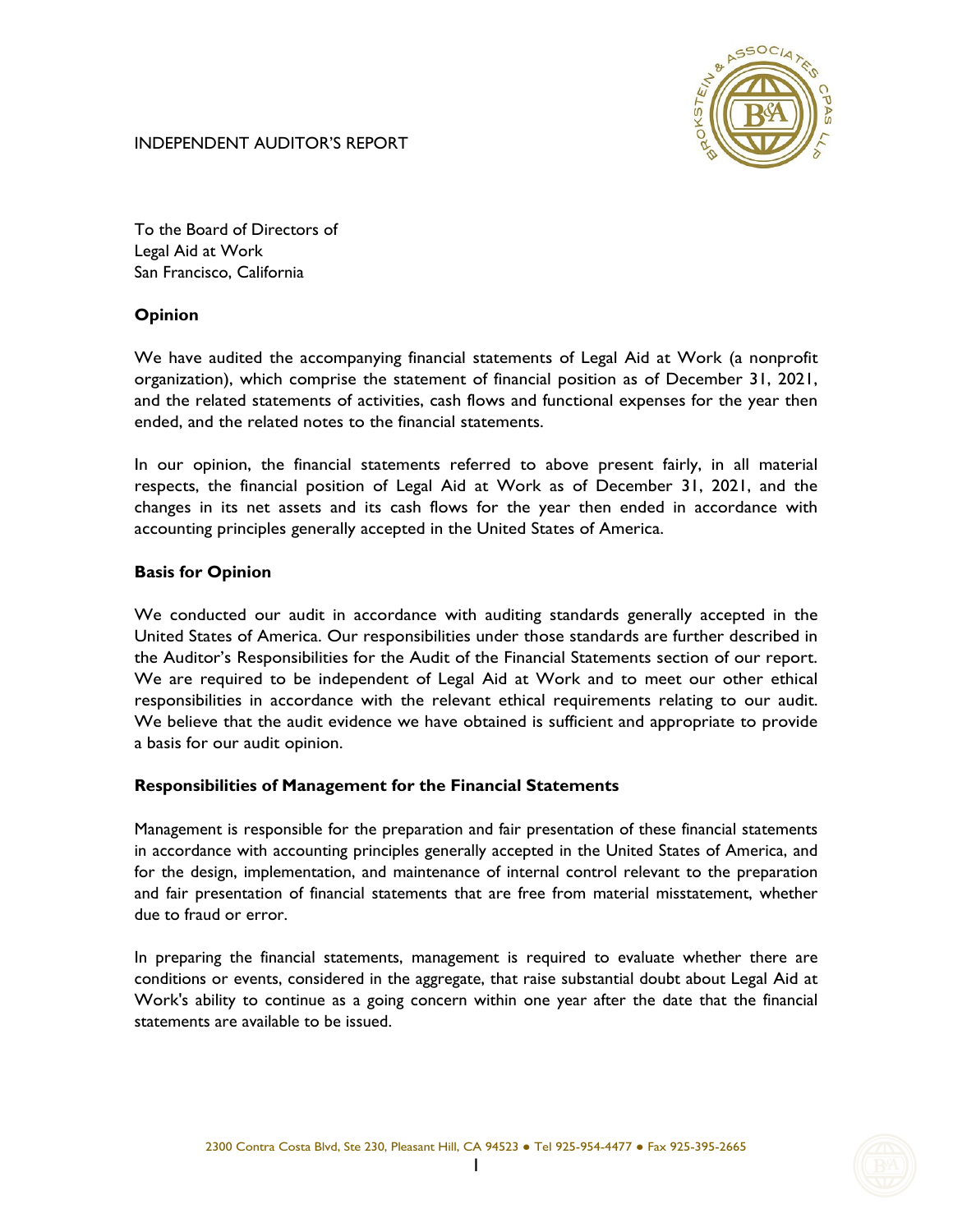

#### **Auditor's Responsibilities for the Audit of the Financial Statements**

Our objectives are to obtain reasonable assurance about whether the financial statements as a whole are free from material misstatement, whether due to fraud or error, and to issue an auditor's report that includes our opinion. Reasonable assurance is a high level of assurance but is not absolute assurance and therefore is not a guarantee that an audit conducted in accordance with generally accepted auditing standards will always detect a material misstatement when it exists. The risk of not detecting a material misstatement resulting from fraud is higher than for one resulting from error, as fraud may involve collusion, forgery, intentional omissions, misrepresentations, or the override of internal control. Misstatements are considered material if there is a substantial likelihood that, individually or in the aggregate, they would influence the judgment made by a reasonable user based on the financial statements.

In performing an audit in accordance with generally accepted auditing standards, we:

- Exercise professional judgment and maintain professional skepticism throughout the audit.
- Identify and assess the risks of material misstatement of the financial statements, whether due to fraud or error, and design and perform audit procedures responsive to those risks. Such procedures include examining, on a test basis, evidence regarding the amounts and disclosures in the financial statements.
- Obtain an understanding of internal control relevant to the audit in order to design audit procedures that are appropriate in the circumstances, but not for the purpose of expressing an opinion on the effectiveness of Legal Aid at Work's internal control. Accordingly, no such opinion is expressed.
- Evaluate the appropriateness of accounting policies used and the reasonableness of significant accounting estimates made by management, as well as evaluate the overall presentation of the financial statements.
- Conclude whether, in our judgment, there are conditions or events, considered in the aggregate, that raise substantial doubt about Legal Aid at Work's ability to continue as a going concern for a reasonable period of time.

We are required to communicate with those charged with governance regarding, among other matters, the planned scope and timing of the audit, significant audit findings, and certain internal control related matters that we identified during the audit.

Brokstein & Associates CPAS LLP

Brokstein & Associates CPAs LLP Pleasant Hill, CA April 25, 2022

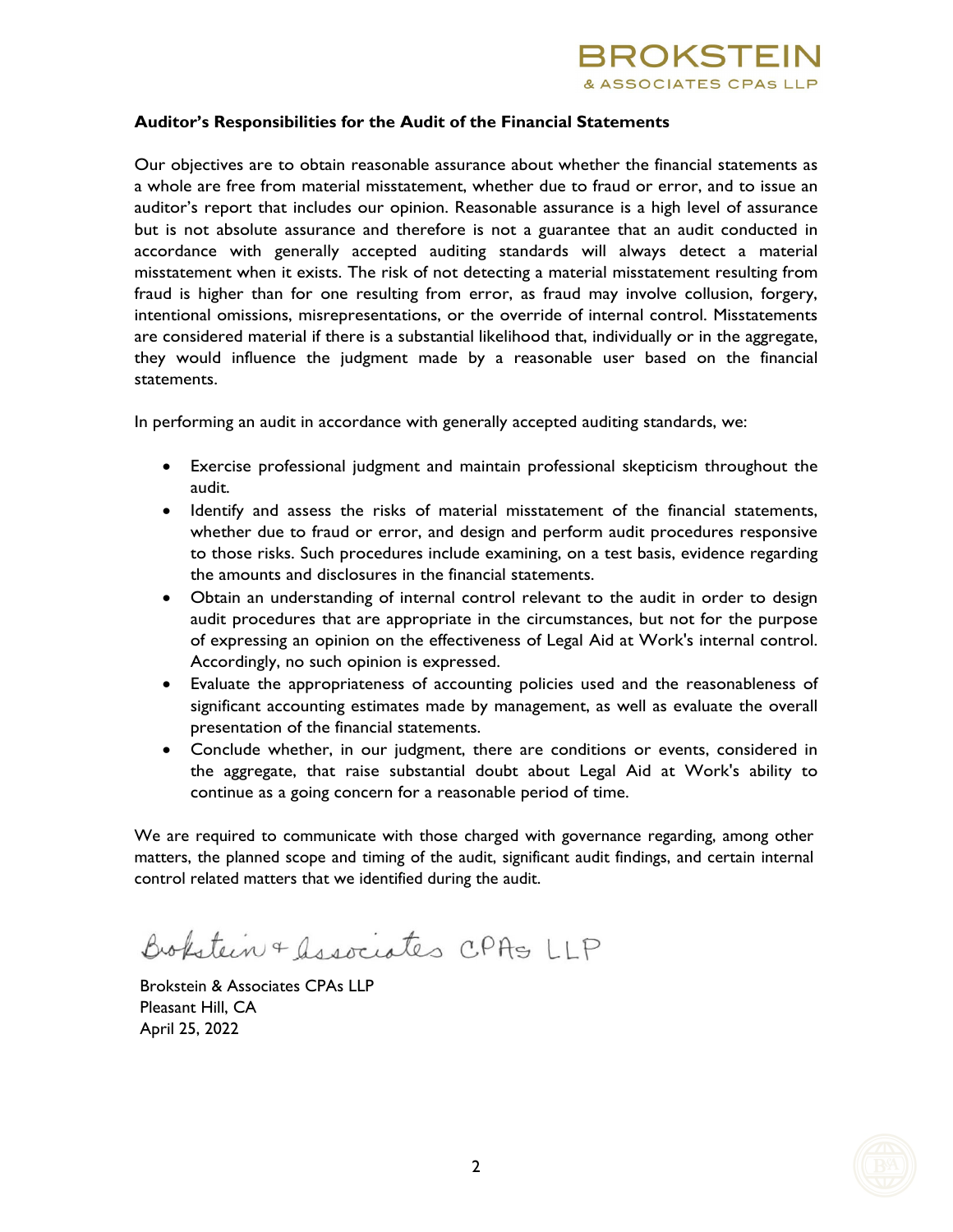# LEGAL AID AT WORK STATEMENT OF FINANCIAL POSITION

December 31, 2021

|                                             | 2021             |
|---------------------------------------------|------------------|
| <b>ASSETS</b>                               |                  |
| <b>CURRENT ASSETS</b>                       |                  |
| Cash and cash equivalents                   | \$<br>2,051,652  |
| Grants and pledges receivable, net (Note 4) | 580,923          |
| Accounts receivable                         | 34,820           |
| Prepaid expenses                            | 183,256          |
| <b>TOTAL CURRENT ASSETS</b>                 | 2,850,651        |
| <b>INVESTMENTS (Note 5)</b>                 | 11,383,664       |
| PROPERTY AND EQUIPMENT                      |                  |
| Leasehold improvements                      | 6,056            |
| Software and website                        | 156,329          |
|                                             | 162,385          |
| Accumulated depreciation                    | (28, 731)        |
|                                             | 133,654          |
| <b>SECURITY DEPOSIT</b>                     | 55,364           |
| <b>TOTAL ASSETS</b>                         | \$<br>14,423,333 |
| <b>LIABILITIES AND NET ASSETS</b>           |                  |
| <b>CURRENT LIABILITIES</b>                  |                  |
| Accounts payable and accrued expenses       | \$<br>63,405     |
| Accrued vacation                            | 378,309          |
| <b>TOTAL CURRENT LIABILITIES</b>            | 441,714          |
| <b>NET ASSETS</b>                           |                  |
| Without donor restrictions                  | 9,178,524        |
| With donor restrictions (Note 9)            | 4,803,095        |
| <b>TOTAL NET ASSETS</b>                     | 13,981,619       |
| <b>TOTAL LIABILITIES AND NET ASSETS</b>     | \$<br>14,423,333 |



See accompanying notes and independent auditor's report.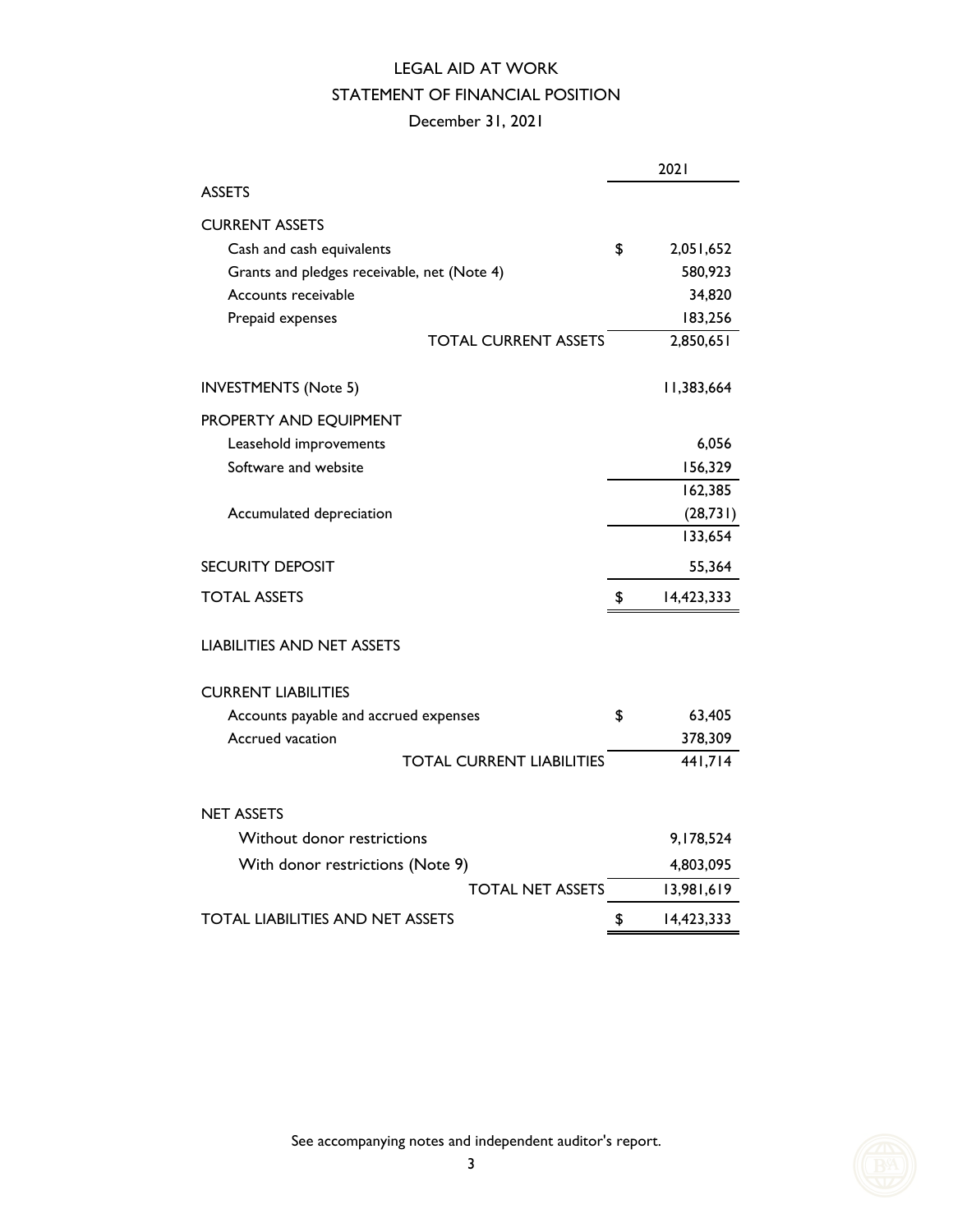# LEGAL AID AT WORK STATEMENT OF ACTIVITIES Year Ended December 31, 2021

|                                   |                     | <b>Without Donor</b> |                     | <b>With Donor</b> |                  |
|-----------------------------------|---------------------|----------------------|---------------------|-------------------|------------------|
|                                   | <b>Restrictions</b> |                      | <b>Restrictions</b> |                   | Total            |
| <b>SUPPORT AND REVENUE</b>        |                     |                      |                     |                   |                  |
| Support                           |                     |                      |                     |                   |                  |
| Annual fund                       | \$                  | 1,032,807            | \$                  |                   | \$<br>1,032,807  |
| Annual event                      |                     | 622,605              |                     |                   | 622,605          |
| Foundation and other grants       |                     | 1,034,049            |                     | 1,613,622         | 2,647,671        |
| Cy Pres                           |                     | 3,393,696            |                     |                   | 3,393,696        |
| <b>Total Support</b>              |                     | 6,083,157            |                     | 1,613,622         | 7,696,779        |
| Revenue                           |                     |                      |                     |                   |                  |
| Attorneys' fees                   |                     | 259,917              |                     |                   | 259,917          |
| Investment activity, net          |                     | 7,225                |                     | 143,876           | 151,101          |
| PPP loan forgiveness              |                     | 725,542              |                     |                   | 725,542          |
| Other income                      |                     | 148,547              |                     |                   | 148,547          |
| <b>Total Revenue</b>              |                     | 1,141,231            |                     | 143,876           | 1,285,107        |
| In-kind services                  |                     | 753,485              |                     |                   | 753,485          |
| Support provided by expiring time |                     |                      |                     |                   |                  |
| and purpose restrictions          |                     | 2,139,803            |                     | (2,139,803)       |                  |
| <b>TOTAL SUPPORT AND REVENUE</b>  |                     | 10,117,676           |                     | (382, 305)        | 9,735,371        |
| <b>EXPENSES</b>                   |                     |                      |                     |                   |                  |
| Program                           |                     | 5,928,288            |                     |                   | 5,928,288        |
| Management and general            |                     | 1,149,617            |                     |                   | 1,149,617        |
| <b>Fundraising</b>                |                     | 877,544              |                     |                   | 877,544          |
| <b>TOTAL EXPENSES</b>             |                     | 7,955,449            |                     |                   | 7,955,449        |
| <b>CHANGE IN NET ASSETS</b>       |                     | 2,162,227            |                     | (382, 305)        | 1,779,922        |
| NET ASSETS, BEGINNING OF YEAR     |                     | 7,016,297            |                     | 5,185,400         | 12,201,697       |
| NET ASSETS, END OF YEAR           | \$                  | 9,178,524            | \$                  | 4,803,095         | \$<br>13,981,619 |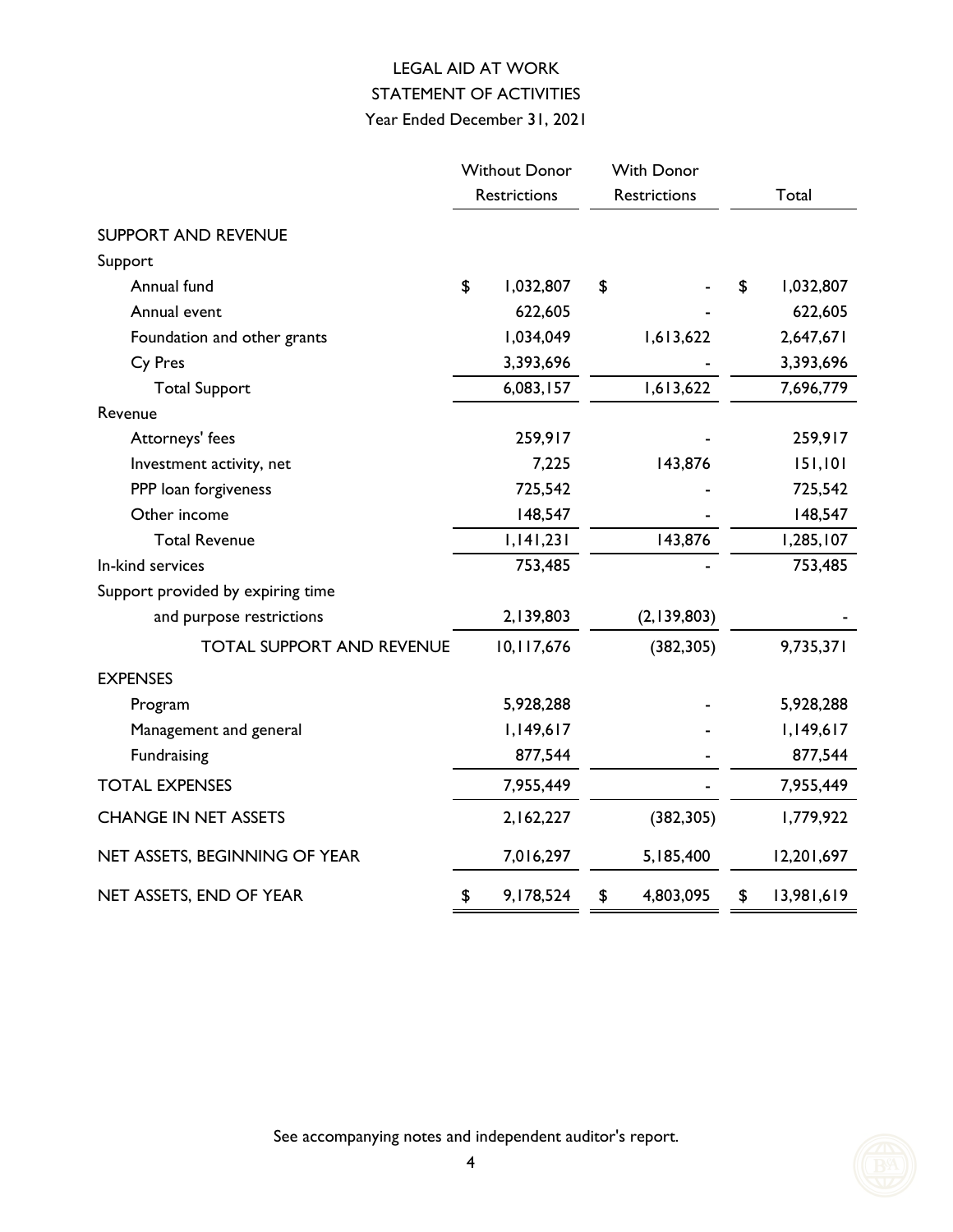# LEGAL AID AT WORKSTATEMENT OF FUNCTIONAL EXPENSES

Year Ended December 31, 2021

|                              | Program         | Management<br>and General | Fundraising   |    | Total<br><b>Expenses</b> |
|------------------------------|-----------------|---------------------------|---------------|----|--------------------------|
| <b>Salaries</b>              | \$<br>2,861,174 | \$<br>595,122             | \$<br>497,861 | \$ | 3,954,157                |
| Retirement contribution      | 251,822         | 55,767                    | 45,394        |    | 352,983                  |
| Other employee benefits      | 503,333         | 89,072                    | 81,791        |    | 674,196                  |
| Payroll taxes                | 221,974         | 43,475                    | 34,938        |    | 300,387                  |
| <b>Total Personnel</b>       | 3,838,303       | 783,436                   | 659,984       |    | 5,281,723                |
| Grants                       | 255,280         |                           |               |    | 255,280                  |
| <b>Professional services</b> | 208,791         | 191,908                   | 24,880        |    | 425,579                  |
| Information technology       | 153,333         | 37,454                    | 25,696        |    | 216,483                  |
| Supplies and office expenses | 137,329         | 27,557                    | 24,559        |    | 189,445                  |
| Occupancy                    | 444,372         | 55,546                    | 55,546        |    | 555,464                  |
| Travel and meals             | 18, 110         | 2,199                     | 187           |    | 20,496                   |
| Depreciation                 | 22,404          | 2,079                     | 895           |    | 25,378                   |
| Insurance                    | 34,796          | 39,467                    | 2,028         |    | 76,291                   |
| Annual event                 |                 |                           | 49,480        |    | 49,480                   |
| Library                      | 51,457          | 796                       | 2,491         |    | 54,744                   |
| In-kind services             | 753,646         |                           |               |    | 753,646                  |
| Other                        | 10,467          | 9,175                     | 31,798        |    | 51,440                   |
| <b>Total Expenses</b>        | \$<br>5,928,288 | \$<br>1,149,617           | \$<br>877,544 | S  | 7,955,449                |

See accompanying notes and independent auditor's report.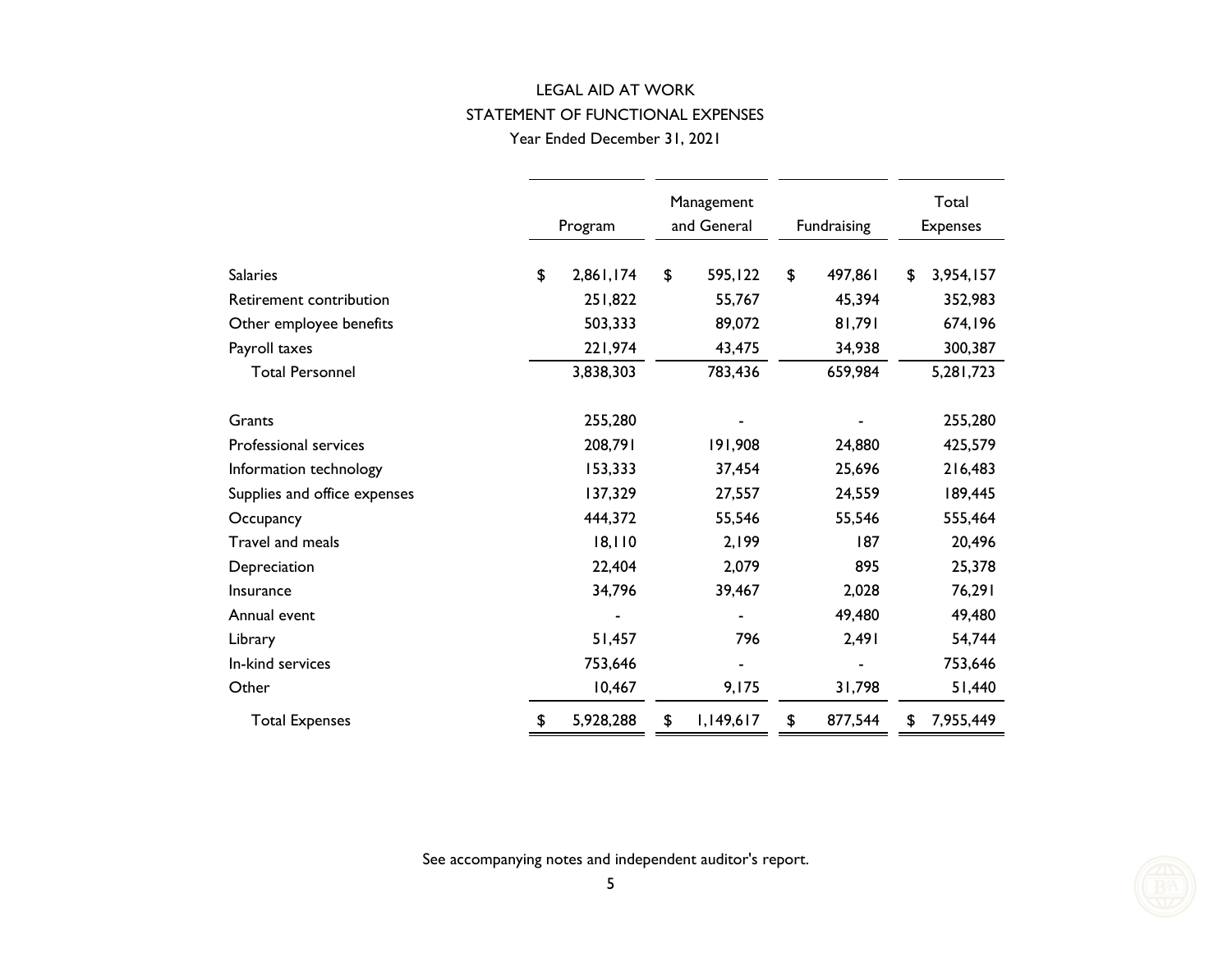# LEGAL AID AT WORK STATEMENT OF CASH FLOWS Year Ended December 31, 2021

|                                                  | 2021 |            |
|--------------------------------------------------|------|------------|
| CASH FLOWS FROM (TO) OPERATING ACTIVITIES        |      |            |
| Change in net assets                             | \$   | 1,779,922  |
| Adjustments to reconcile change in net assets to |      |            |
| net cash provided by operating activities:       |      |            |
| Depreciation                                     |      | 25,378     |
| Investment activity, net                         |      | (151, 101) |
| Donated stock                                    |      | (36, 762)  |
| PPP loan forgiveness                             |      | (725, 542) |
| Change in assets and liabilities:                |      |            |
| Grants and pledges receivable                    |      | (168, 956) |
| Accounts receivable                              |      | 80,733     |
| Prepaid expenses                                 |      | (30, 556)  |
| Accounts payable                                 |      | (152, 301) |
| Accrued vacation                                 |      | 10,012     |
| Deferred revenue                                 |      | (28,000)   |
| Accrued rent                                     |      | (14, 502)  |
| Net cash provided by operating activities        |      | 588,325    |
| CASH FLOWS FROM (TO) INVESTING ACTIVITIES        |      |            |
| Additions to property and equipment              |      | (29, 788)  |
| Additions to investments                         |      | (498, 088) |
| Net cash used in investing activities            |      | (527, 876) |
| <b>NET INCREASE TO CASH</b>                      |      | 60,449     |
| CASH AT BEGINNING OF YEAR                        |      | 1,991,203  |
| CASH AT END OF YEAR                              | \$   | 2,051,652  |
| SUPPLEMENTAL DISCLOSURE OF CASH FLOW INFORMATION |      |            |
| Interest paid                                    | \$   |            |
| Income taxes paid                                | \$   |            |
|                                                  |      |            |

See accompanying notes and independent auditor's report.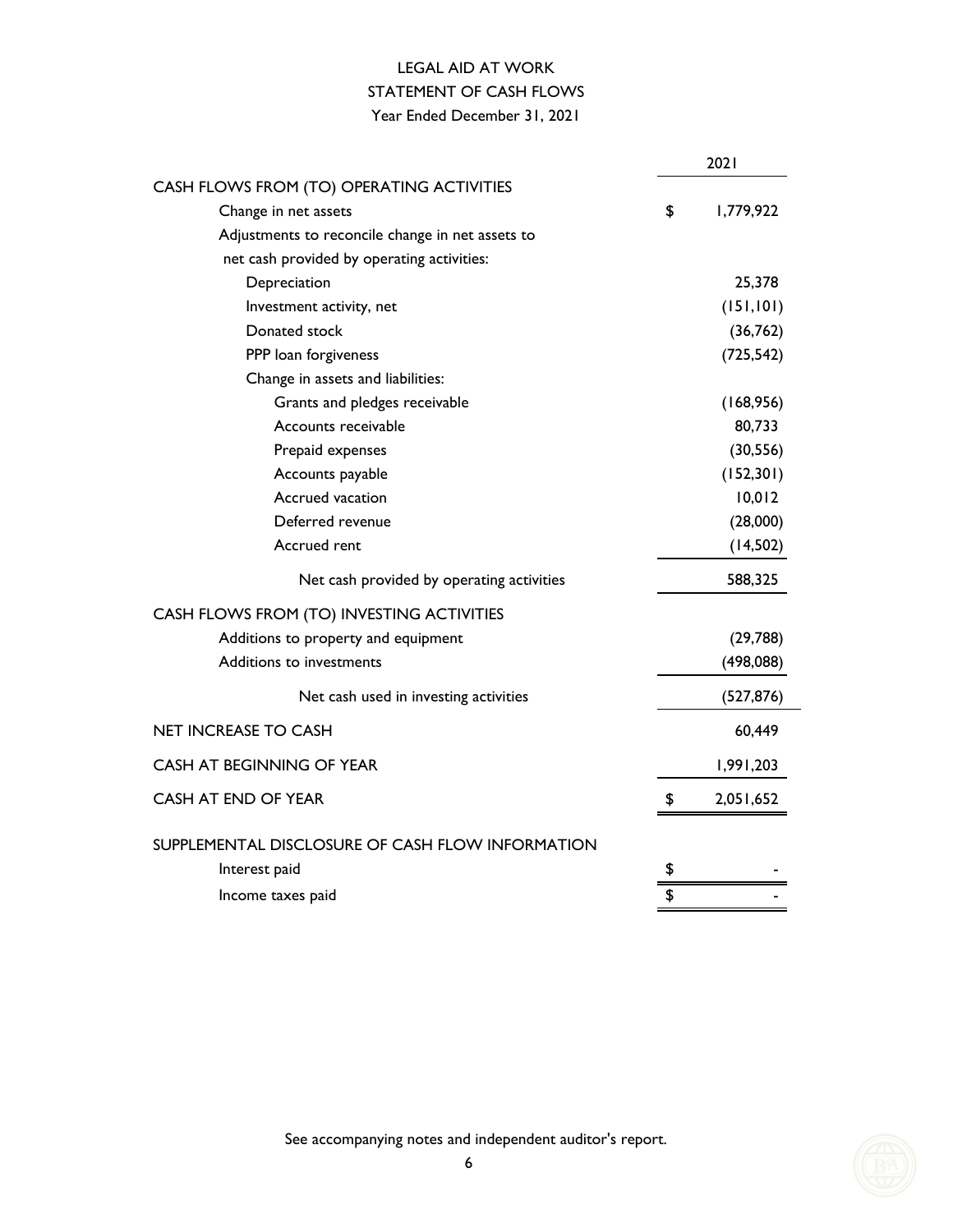#### NOTE 1: NATURE OF THE ACTIVITIES

Legal Aid at Work (the Organization), a nonprofit public benefit corporation, advances justice and economic opportunity for poor and low-income people and their families at work, in school, and in the community. Founded in 1916, Legal Aid at Work advocates for new laws and policies, and it provides free legal information, advice, and representation. Funding is primarily through law firm, individual, and corporate contributions; allocations from the Legal Services Trust Fund Program of the State Bar of California; government, foundation and fellowship grants; *cy pres* awards; and attorneys' fees recoveries.

#### NOTE 2: SIGNIFICANT ACCOUNTING POLICIES

#### Basis of Presentation

The accompanying financial statements are prepared on the accrual basis of accounting in accordance with accounting principles generally accepted in the United States of America (U.S. GAAP).

#### Net Assets

The financial statements report net assets and changes in net assets in two classes that are based upon the existence or absence of restrictions on use that are placed by its donors, as follows:

*Net assets without donor restrictions* – are resources available to support operations. The only limits on the use of the net assets are the broad limits resulting from the nature of the Organization, the environment in which it operates, the purposes specified in its corporate documents and its application for tax-exempt status, and any limits resulting from contractual agreements with creditors and others that are entered into in the course of its operations.

*Net assets with donor restrictions* – are resources that are restricted by a donor for use for a particular purpose or in a particular period. Some donor-imposed restrictions are temporary in nature, and the restriction will expire when the resources are used in accordance with the donor's instructions or when the stipulated time has passed. Other donor-imposed restrictions are perpetual in nature, but there were no restrictions of this nature as of December 31, 2021.

When a donor's restriction is satisfied, either by using the resources in the manner specified by the donor or by the passage of time, the expiration of the restriction is reported in the financial statements by reclassifying the net assets from net assets with donor restrictions to net assets without donor-imposed restrictions. Net assets restricted for acquisition of building or equipment (or less commonly, the contribution of those net assets directly) are reported as net assets with donor restrictions until the specified asset is placed in service by the Organization, unless the donor provides more specific directions about the period of its use.

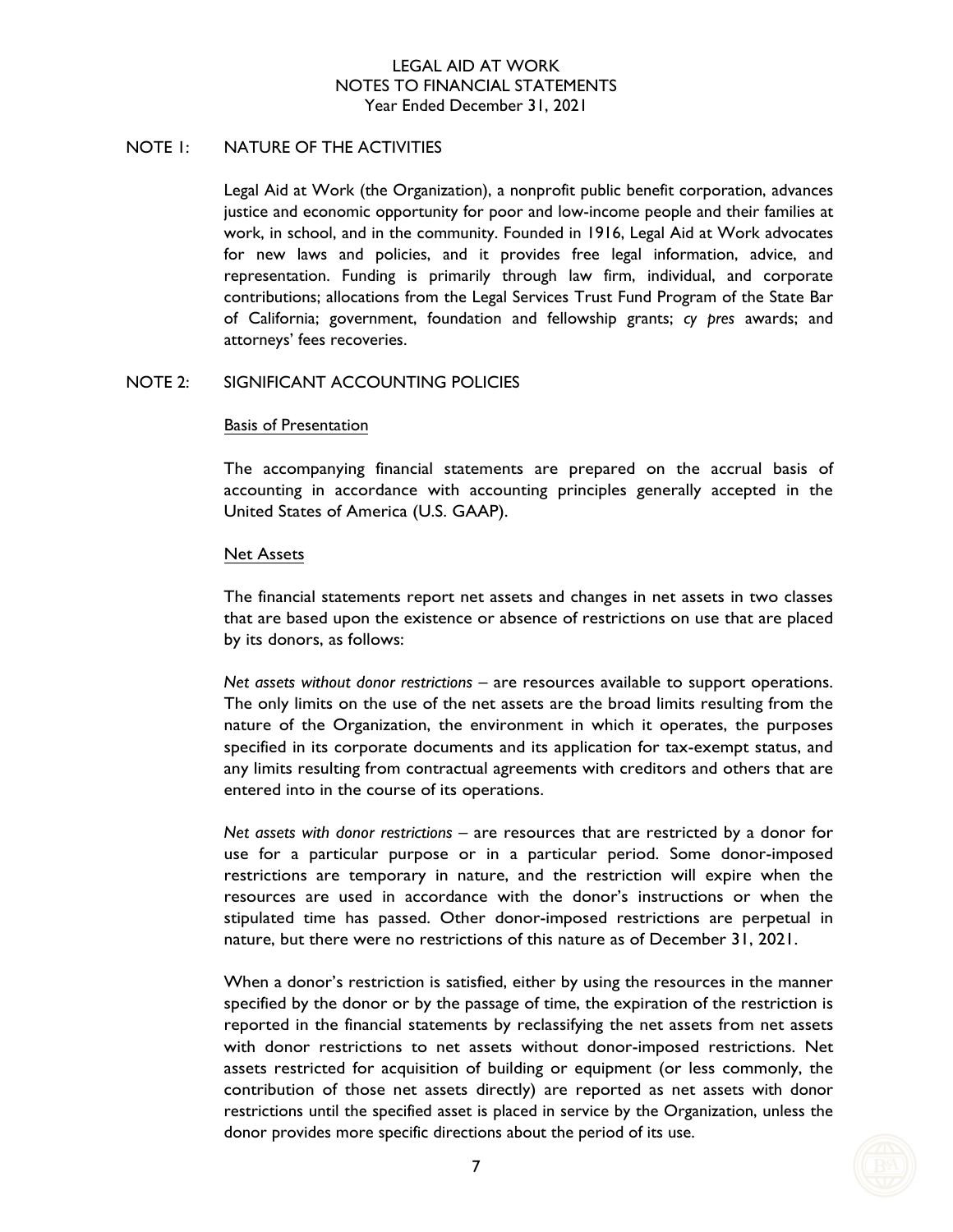#### NOTE 2: SUMMARY OF SIGNIFICANT ACCOUNTING POLICIES (Continued)

#### Classification of Transactions

All revenues and net gains are reported as increases in net assets without donor restrictions in the statement of activities unless the donor specified the use of the related resources for a particular purpose or in a future period. All expenses and net losses other than losses on certain restricted fund investments are reported as decreases in net assets without donor restrictions. Net gains on restricted investments increase net assets with donor restrictions, and net losses on restricted investments reduce that net asset class.

#### **Accounting for Contributions**

Contributions, including unconditional promises to give, are recognized when received. All contributions are reported as increases in net assets without donor restrictions unless the contributed assets are specifically restricted by the donor. Amounts received that are restricted by the donor to use in future periods or for specific purposes are reported as increases in net assets with donor restrictions. Unconditional promises with payments due in future years have an implied restriction to be used in the year the payment is due, and therefore are reported as restricted until payment is due, unless the contribution is clearly intended to support activities of the current fiscal year. Conditional promises are not recognized until they become unconditional, that is, until all conditions on which they depend are substantially met.

#### Accounting for Revenue

The Organization recognizes revenue as performance obligations are satisfied.

Revenue is recognized over time when any of the following conditions are met: The customer receives and consumes the benefits provided by the Organization's performance as the Organization performs; the Organization's performance creates or enhances an asset that the customer controls as the asset is created or enhanced; or the work does not create an asset with an alternative use to the Organization and the entity has a right to payment for performance completed to date.

Revenue is recognized over time for cost reimbursement contracts as eligible expenses are incurred if other conditions of the contract are satisfied. Revenue from agreements that include milestones and milestone payments are recognized over time as milestones are reached. Revenue from agreements based on hourly rates are recognized over time as time is expended if the Organization expects it will have an enforceable right to payment for such amounts. Revenue is recognized based on estimated progress towards complete satisfaction of the performance obligation if the Organization can reasonably measure such progress. If the Organization's efforts are expended evenly throughout the performance period, the Organization may recognize revenue on a straight-line basis over such a period.

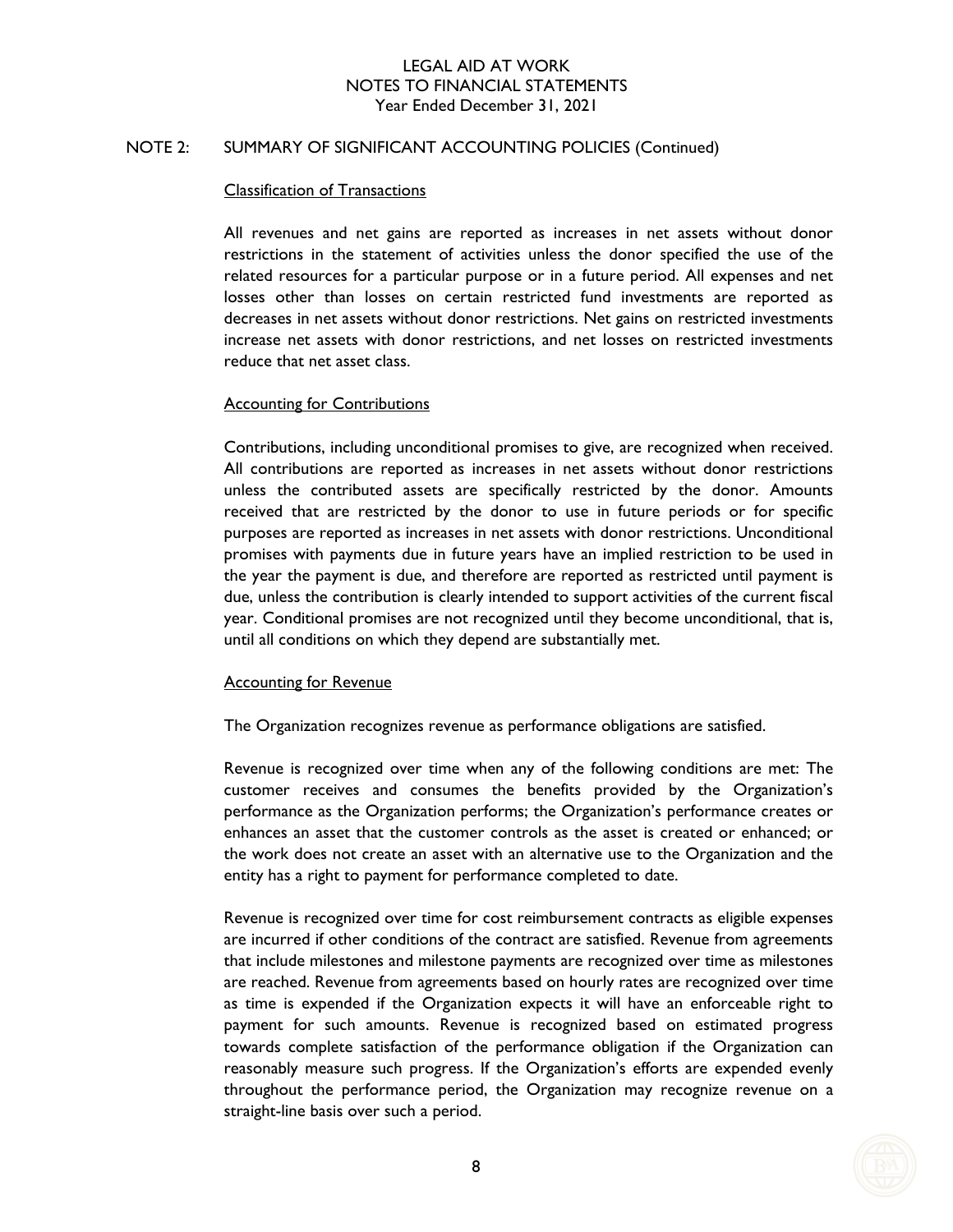#### NOTE 2: SUMMARY OF SIGNIFICANT ACCOUNTING POLICIES (Continued)

Revenue is recognized at a point in time when goods or services are provided to customers and the Organization is not required to provide additional goods or services or if the above criteria are not met. Revenue from the sales of goods or merchandise are recognized at the point in time when the goods or merchandise are provided to the customer.

The Organization tracks contract assets representing earned amounts that are not yet receivable separately from accounts receivable, if any. As a practical expedient, the Organization disregards the effects of potential financing components if the period between payment and performance is one year or less.

#### Attorneys' Fees

The Organization recognizes attorney fees as revenue upon final agreement between the parties settling a litigation matter or final award by a court with jurisdiction to award such fees.

#### Accounts Receivable

Accounts receivable are primarily unsecured non-interest-bearing amounts due from customers on performance contracts or court awarded fees awarded by a court as a result of a settlement or other litigation matter. The Organization considers all accounts receivable to be fully collectible on December 31, 2021. Accordingly, no allowance for doubtful accounts was deemed necessary. If amounts become uncollectible, they are charged to expense in the period in which that determination is made.

#### Grants and Pledges Receivable

Contributions receivable including grants and pledges receivable are unconditional promises to give that are recognized as contributions when the promise is received. Contributions receivable that are expected to be collected in less than one year are reported at net realizable value. Contributions receivable that are expected to be collected in more than one year are recorded at fair value at the date of promise. That fair value is computed using a present value technique applied to anticipated cash flows. The Organization has evaluated the value of the discount and concluded that it was not material for recognition. The allowance for uncollectible contributions receivable is determined based on management's evaluation of the collectability of individual promises. Promises that remain uncollected more than two years after their due dates are generally written off unless the donors indicate that payment is merely postponed.

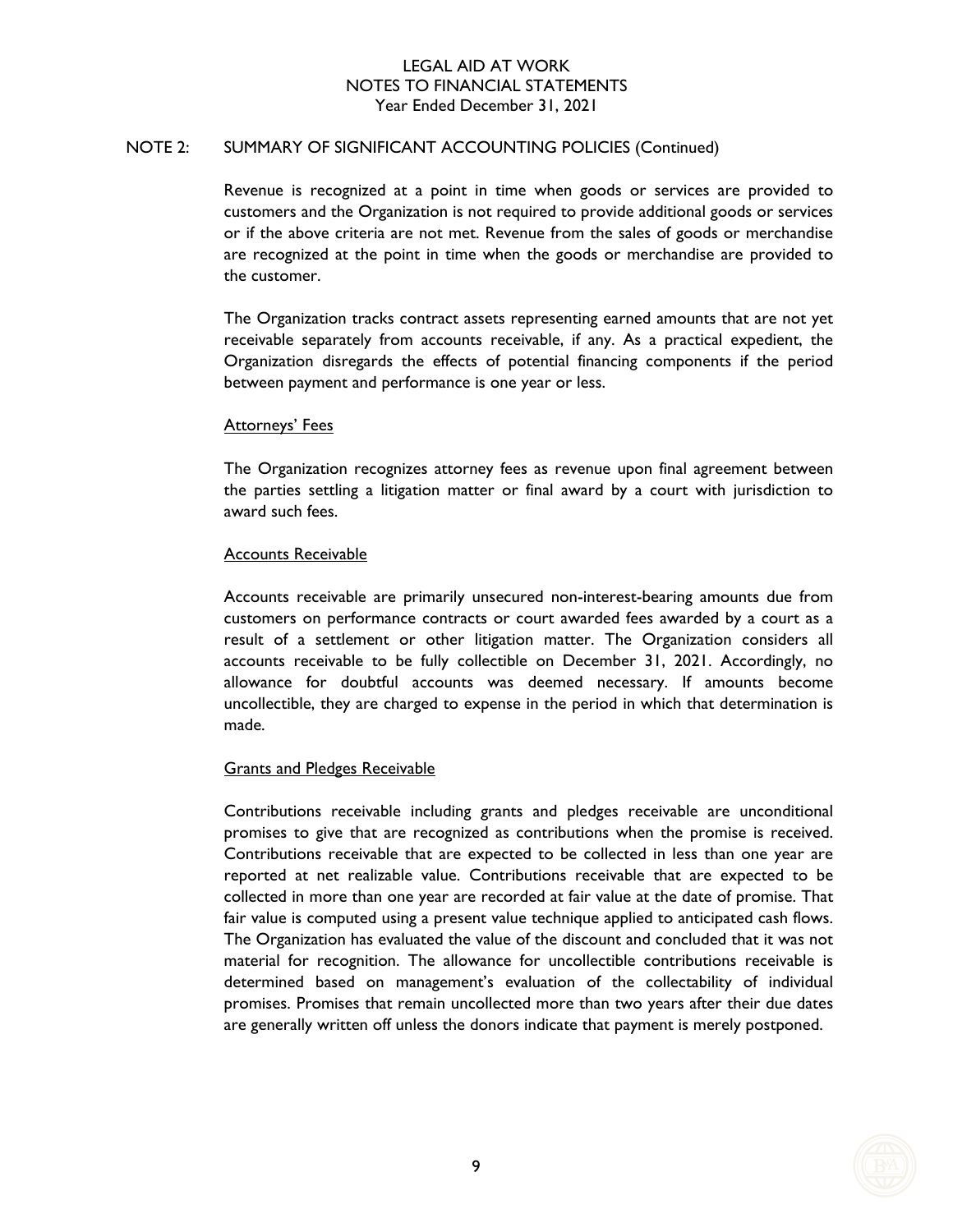#### NOTE 2: SUMMARY OF SIGNIFICANT ACCOUNTING POLICIES (Continued)

#### Cy Pres Awards

The Organization receives cy pres awards from class action and other legal settlements. The Organization recognizes such awards upon notification of a final settlement agreement indicating the amount due to the Organization and an evaluation of the parties' ability to pay the settlement.

#### Income Taxes

The Internal Revenue Service and the California Franchise Tax Board have determined that the Organization is exempt from federal and state income taxes under IRC  $501(c)(3)$  and California RTC 23701(d). The Organization has evaluated its current tax positions as of December 31, 2021 and is not aware of any significant uncertain tax positions for which a reserve would be necessary. The Organization's tax returns are generally subject to examination by federal and state taxing authorities for three and four years, respectively, after they are filed.

#### Contributed Services

Contributed services are reflected in the financial statements at the fair value of the services received only if the services (a) create or enhance nonfinancial assets or (b) require specialized skills, are performed by people with those skills, and would otherwise be purchased by the Organization.

#### **Estimates**

The preparation of financial statements in conformity with U.S. GAAP requires management to make estimates and assumptions that affect the reported amounts of assets and liabilities and disclosures of contingent assets and liabilities at the date of the financial statements, and the reported amounts of revenues and expenses during the reporting period. Accordingly, actual results could differ from those estimates.

#### Cash Equivalents

For purposes of the statement of cash flows, the Organization considers all money market funds and other highly liquid investments with original maturities of three months or less when purchased to be cash equivalents when held in an operating account.

Cash and cash equivalents held in investment accounts for investment purposes are classified with investment balances. Purchases and sales of such investments represent transfers to or from operating accounts from such investment accounts.

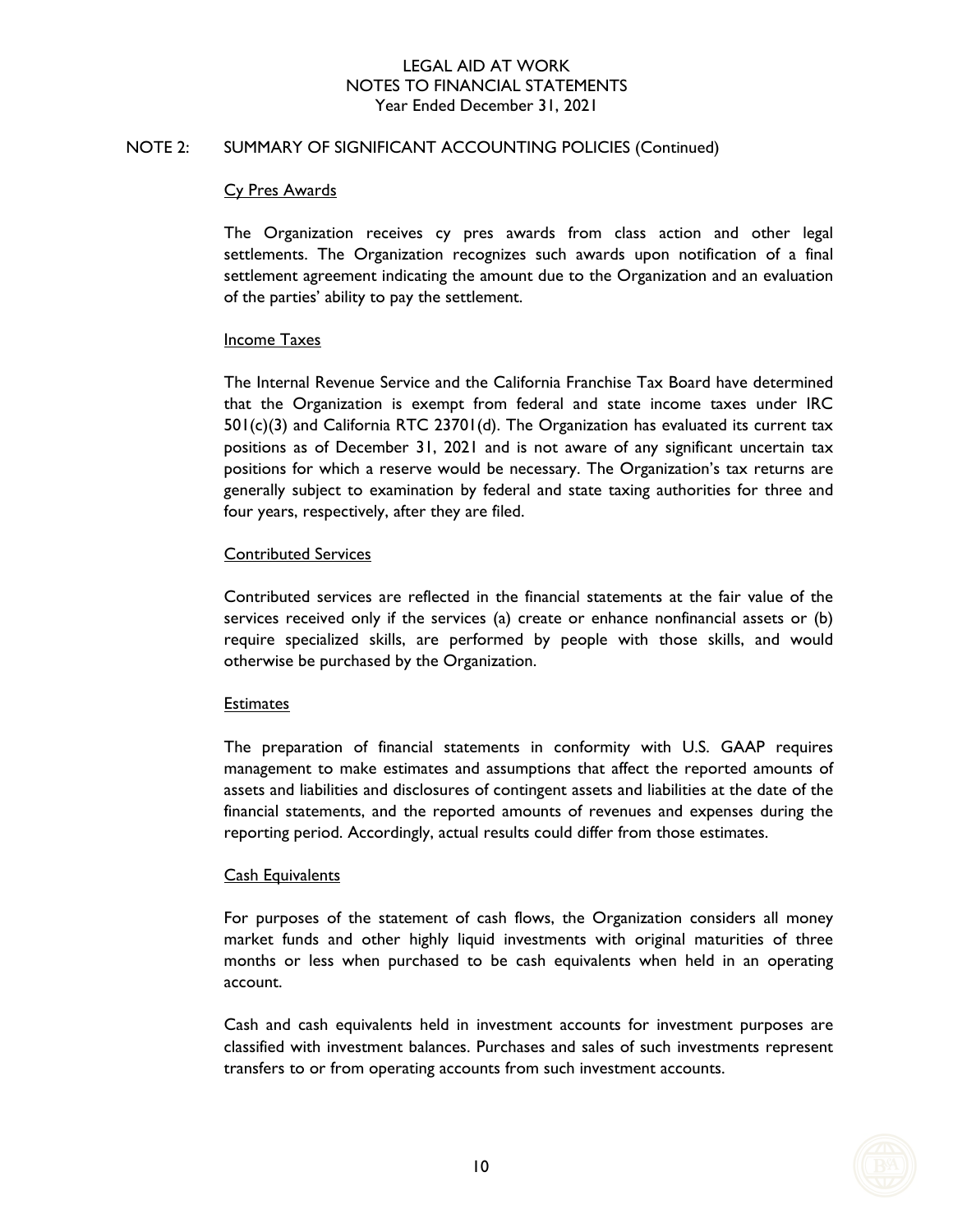## NOTE 2: SUMMARY OF SIGNIFICANT ACCOUNTING POLICIES (Continued)

#### **Property and Equipment**

Property and equipment purchased by the Organization is recorded at cost. The Organization capitalizes all expenditures for property and equipment over \$2,500 for an individual item or group of similar items; the fair value of donated fixed assets is similarly capitalized. Depreciation is computed using the straight-line method over the estimated useful lives on the property and equipment or the related lease terms as follows:

| Leasehold improvements  | 10 years or lease term |
|-------------------------|------------------------|
| Software and website    | 7 years                |
| Furniture and equipment | 5 years                |

Expenditures for major renewals and betterments that extend the useful lives of the property and equipment are capitalized. Expenditures for maintenance and repairs are charged to expense as incurred. Management reviews long-lived assets for impairment when circumstances indicate the carrying amount of the asset may not be recoverable.

#### **Expense Recognition and Allocation**

The cost of providing the Organization's programs and other activities is summarized on a functional basis in the statement of activities and statement of functional expenses. Expenses that can be identified with a specific program or support service are charged directly to that program or support service. Costs common to multiple functions have been allocated among the various functions using a reasonable allocation method that is consistently applied as follows:

Salaries and wages, benefits, and payroll taxes are allocated based on activity reports prepared by key personnel.

Occupancy costs are allocated based on an estimated square footage allocation for each program and supporting activity. Office expenses and supplies, insurance and other expenses that cannot be directly identified are allocated on the basis of employee headcount for each program and supporting activity.

Management and general expenses include those costs that are not directly identifiable with any specific program, but which provide for the overall support and direction of the Organization. Fundraising costs are expensed as incurred, even though they may result in contributions received in future years. The Organization generally does not conduct fundraising activities in conjunction with its other activities. Advertising costs are expensed as incurred.

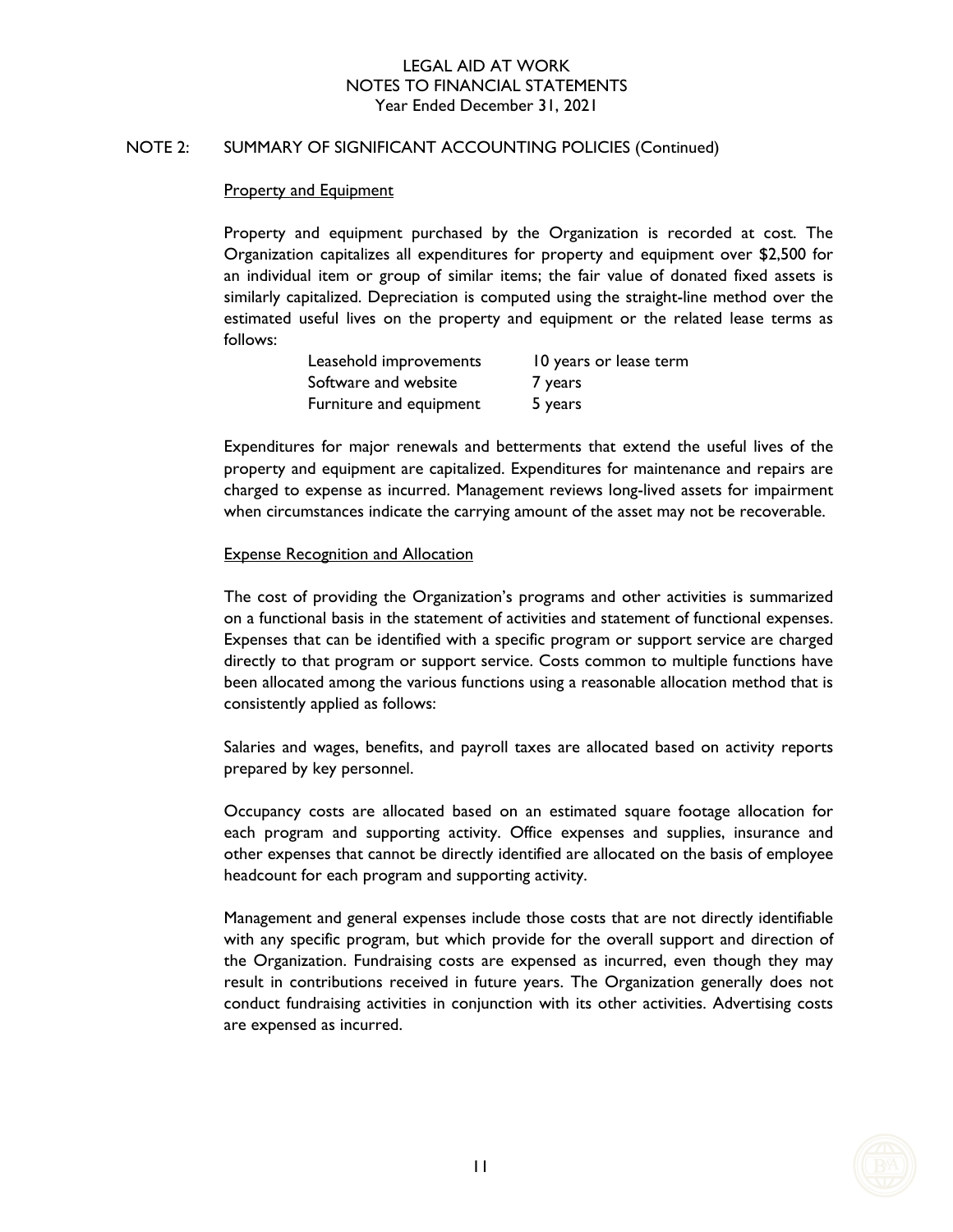#### NOTE 2: SUMMARY OF SIGNIFICANT ACCOUNTING POLICIES (Continued)

#### Recent Accounting Pronouncements – Not Yet Adopted

In February, 2016, the FASB issued ASU No. 2016-02, *Leases* (Topic 842) ("ASU No. 2016-02"), with subsequent improvements and corrections issued in ASU 2018-01, ASU 2018-10, ASU 2018-11, ASU 2018-20, ASU 2019-01, and ASU 2019- 10. ASU 2016-02 amends several aspects of lease accounting, including requiring lessees to recognize on their balance sheet a right-of-use asset and a lease liability for all operating leases with a term of more than 12 months. For leases with a term of 12 months or less, a lessee is permitted to make an accounting policy election by class of asset not to recognize the right-of-use asset and lease liability. ASU No. 2016-02 is effective for the Organization's year ending December 31, 2021, with early adoption permitted. The Organization is currently evaluating the impact that ASU No. 2016-02 will have on its financial position and results of operations.

#### NOTE 3: CONCENTRATIONS

#### Concentration of Credit Risk

At times the Organization may have deposits in excess of federally insured limits. The risk is managed by maintaining all deposits in high quality financial institutions.

#### Labor Concentration

A majority of staff of the Organization, other than management and certain excluded temporary staff, are members of Engineers and Scientists of California Local 20 and the terms of their employment are subject to a collective bargaining agreement which expires December 2023.

#### NOTE 4: GRANTS AND PLEDGES RECEIVABLE

Grants and pledges receivable consists of the following as of December 31, 2021:

| Grants and pledges receivable        | \$597,194 |
|--------------------------------------|-----------|
| Less allowance for doubtful accounts | (16,271)  |
| Total                                | \$580,923 |

The Organization expects to collect such funds within one year of December 31, 2021.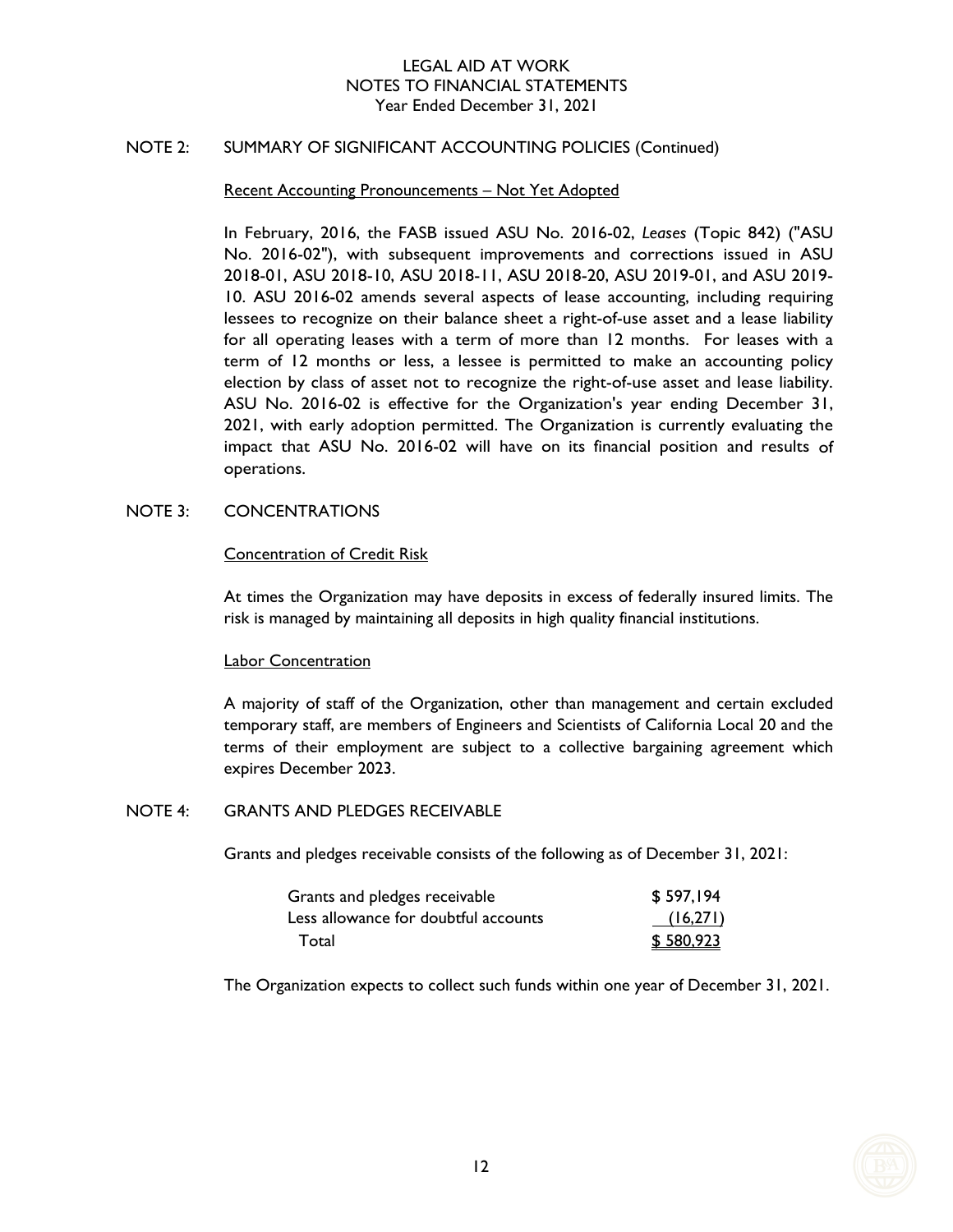#### NOTE 5: INVESTMENTS

The Organization maintains two investment pools. One pool, with a longer-term investment horizon, consists of Justice Fund monies intended for long term support and may not be available for immediate use. In addition, the Organization has established a second investment pool to hold funds with a potential operating use along a shorter time horizon. Investments consists of the following as of December 31, 2021:

| General investments | \$ 7,840,812  |
|---------------------|---------------|
| Justice Fund        | 3,542,852     |
| Total               | \$ 11,383,664 |

#### Investment Activity

Investment activity consists of the following for the year ended December 31, 2021:

| 148.108   |
|-----------|
| 13.319    |
| (10, 326) |
| 151.101   |
|           |

#### NOTE 6: FAIR VALUE MEASUREMENTS

The Organization determines the fair values of its assets and liabilities based on a fair value hierarchy that includes three levels of inputs that may be used to measure fair value.

Level 1 inputs are quoted prices (unadjusted) in active markets for identical assets or liabilities that the Organization has the ability to access at the measurement date.

Level 2 inputs are inputs other than quoted prices that are observable for the asset or liability, either directly or indirectly.

Level 3 inputs are unobservable inputs for the assets or liability.

Fair values of assets measured on recurring basis were as follows as of December 31, 2021:

|                           | Total        | Level I     | Level 2      | Level 3 |
|---------------------------|--------------|-------------|--------------|---------|
| Cash and cash equivalents | \$910,057    | \$910,057   | \$<br>$\sim$ | S       |
| Mutual funds              |              |             |              |         |
| Domestic equity           | 678,370      | 678,370     | ۰            |         |
| Fixed income:             |              |             |              |         |
| <b>US Treasuries</b>      | 7,874,726    | 7,874,726   |              |         |
| Agency securities         | 792,556      |             | 792,556      |         |
| Corporate bonds           | I, 127, 955  |             | I, 127, 955  |         |
|                           | \$11,383,664 | \$9,463,153 | \$1,920,511  | S       |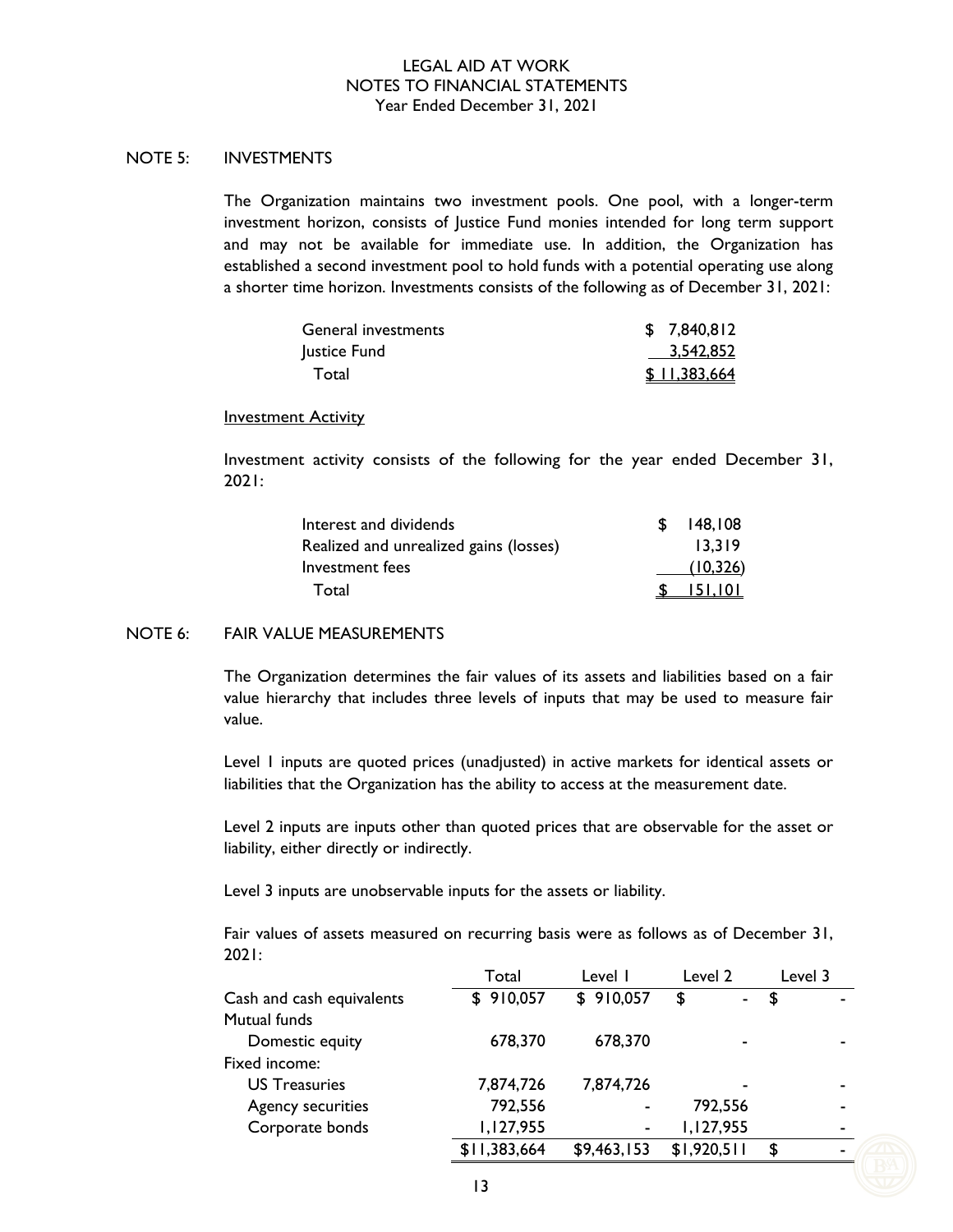#### NOTE 6: FAIR VALUE MEASUREMENTS (Continued)

#### Credit and Interest Rate Risk

The Organization's portfolio of fixed income investments is subject to credit risk and interest rate risk.

#### NOTE  $7<sup>1</sup>$ PAYCHECK PROTECTION PROGRAM

On April 27, 2020, the Project received loan proceeds of \$725,542 under the Paycheck Protection Program (the "PPP"). The PPP, established as part of the Coronavirus Aid, Relief and Economic Security Act (the "CARES Act"), provides for loans to qualifying businesses for amounts up to 2.5 times the average monthly applicable payroll expenses of the business. Per the terms of the loan, the full amount will be forgiven as long as loan proceeds are used to cover payroll costs and other specified non-payroll costs. The Project received loan forgiveness in full of \$725,542 from the SBA on July 28, 2021. The proceeds are recognized as income on the statement of activities for the year ending December 31, 2021.

#### NOTE 8: COMMITMENTS

The Organization leases office space and office equipment under non-cancelable leases that expire on various dates through December 2029. Future lease commitments were as follows for the years ended December 31:

| 2022       | \$<br>637,023 |
|------------|---------------|
| 2023       | 648,981       |
| 2024       | 668,453       |
| 2025       | 688,538       |
| 2026       | 709,244       |
| Thereafter | 1,486,431     |
| Total      | \$4,838,670   |

For the year ended December 31, 2021, rent and common area maintenance expenses totaled \$555,464.

#### NOTE 9: NET ASSETS WITH DONOR RESTRICTIONS

Net assets with donor restrictions are available as follows on December 31, 2021:

| Justice Fund                                           | \$3,542,852 |
|--------------------------------------------------------|-------------|
| 100 <sup>th</sup> Anniversary - Worker's rights clinic | 1,016,917   |
| Other specific purpose                                 | 243,326     |
| Total                                                  | \$4,803,095 |

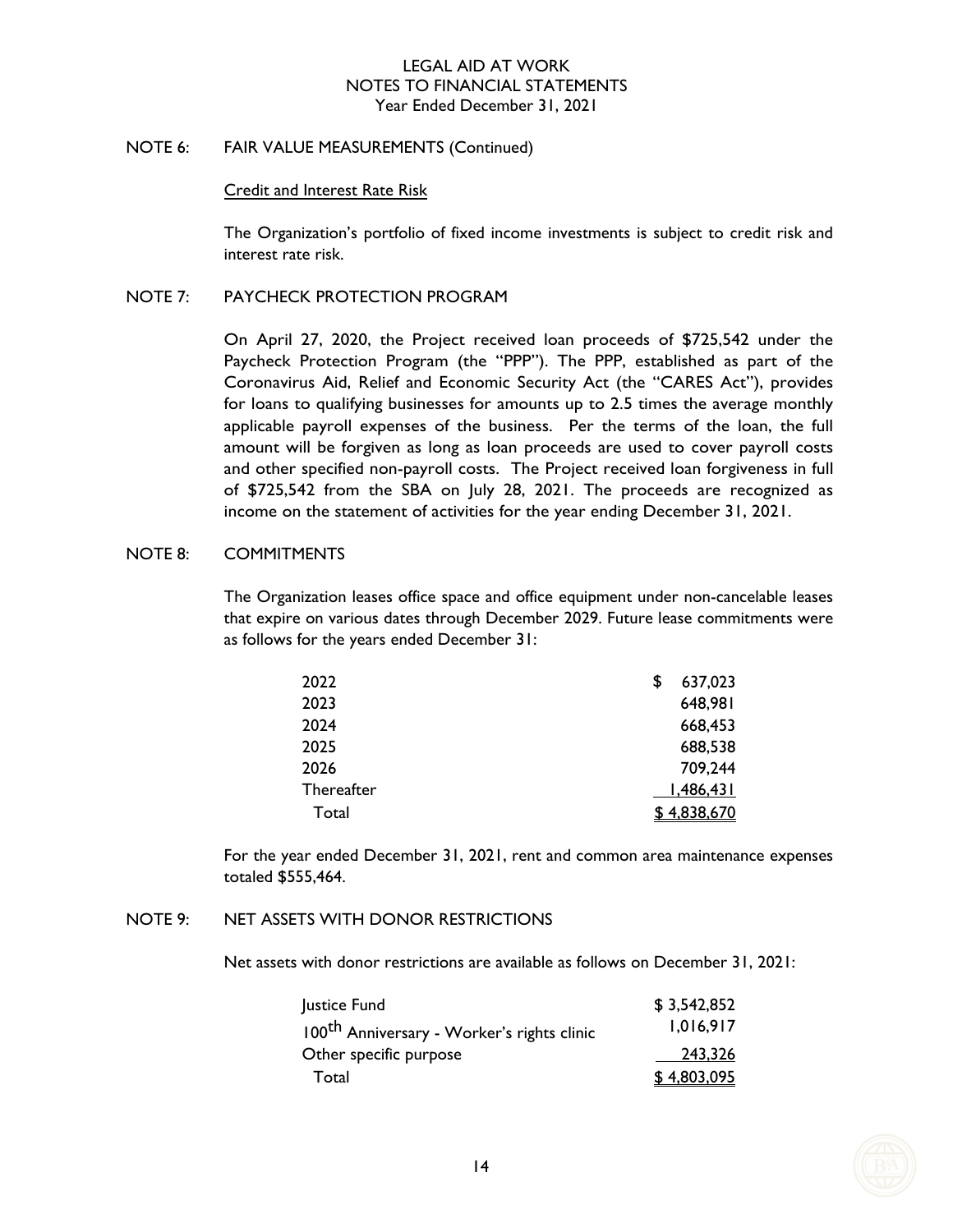#### NOTE 9: NET ASSETS WITH DONOR RESTRICTIONS (Continued)

#### **Justice Fund**

The Justice Fund secures the Organization's financial foundation by serving as an internal line of credit which may be used to cover costs of litigation with the approval of the relevant board committee. Funds raised may be released to cover eligible costs, and then based on the donor's restriction returned to the fund in certain circumstances such as an award of attorney fees. The Organization treats the use of funds for such litigation as a release of restriction, and the repayment of such amounts in the event of successful litigation as an increase in net assets with donor restriction based on the original donor's intent with respect to the fund.

#### NOTE 10: ANNUAL EVENT

The Organization holds an annual event as part of its fundraising activities. For the most recent year the event was virtual and so donors did not receive material donor benefits. Activity related to the annual event was as follows during the year ended December 31, 2021:

| Admissions, sponsorships, and contributions | \$622,605 |
|---------------------------------------------|-----------|
| Less: Costs of direct donor benefit         | . .       |
| Total                                       | \$622,605 |

#### NOTE 11: IN-KIND CONTRIBUTIONS

The Organization received in-kind contributions as follows during the year ended December 31, 2021:

| Services performed by volunteer attorneys    | \$637,875 |
|----------------------------------------------|-----------|
| Services performed by law student volunteers | 115,610   |
| Total                                        | \$753,485 |

Donated services support the Organization's Workers Rights Clinics and litigation efforts. The Organization estimated the value of such donated services on the following basis for the year ended December 31, 2021:

|                                              | <b>Hours</b> | <u>Average Rate</u> |
|----------------------------------------------|--------------|---------------------|
| Services performed by volunteer attorneys    | 1.822.5      | \$350 per hour      |
| Services performed by law student volunteers | 5.780.5      | \$20 per hour       |

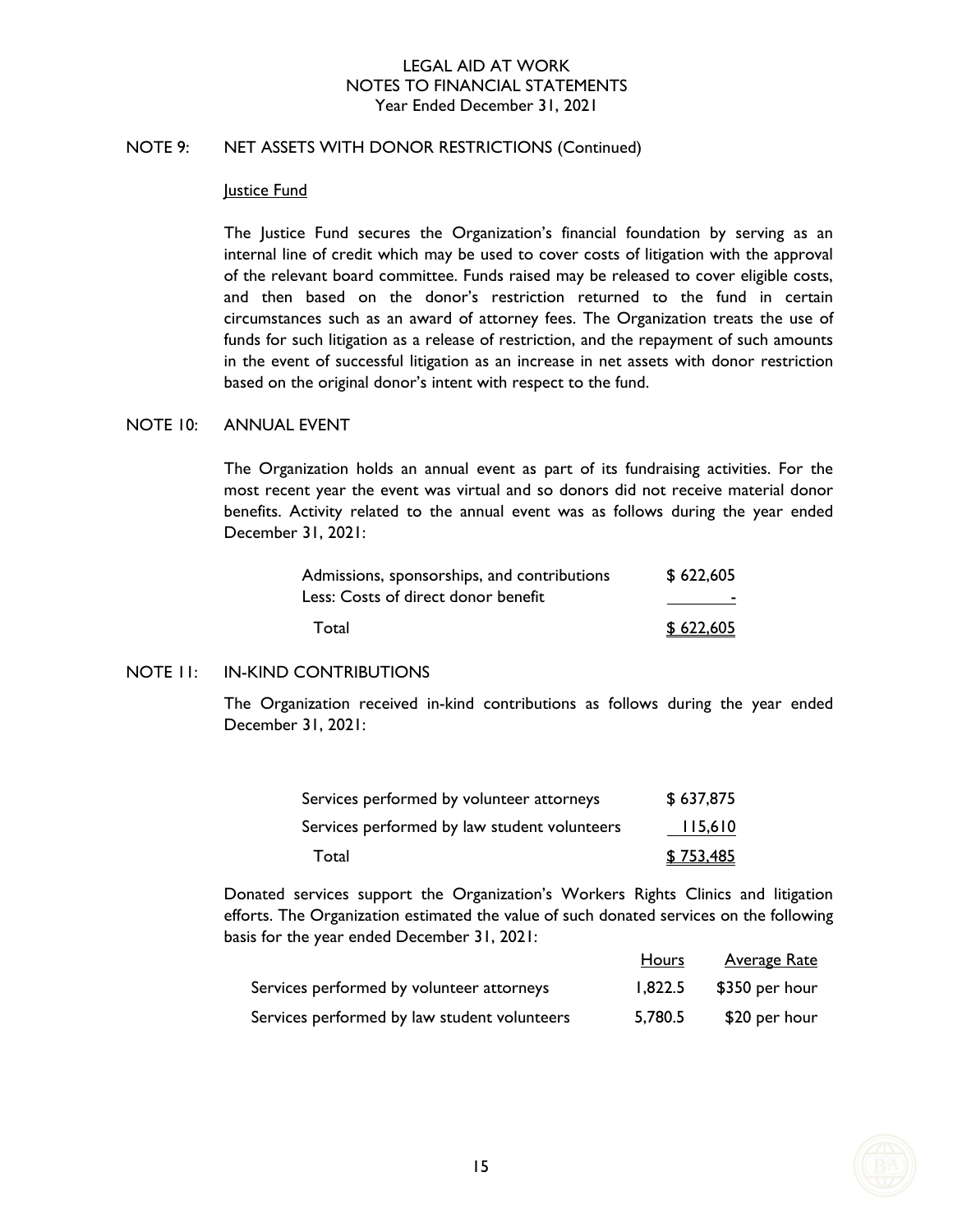#### NOTE 12: RETIREMENT PLAN

The Organization has a 403(b) defined contribution retirement plan (the Plan). The Plan covers all of the Organization's eligible employees and provides for voluntary salary deferrals. In addition, the Organization matches the first \$2,000 of employee contributions after one year of employment.

Subject to approval by the Board, the Organization may make an additional contribution, and currently budgets for a contribution of 2.5% of eligible employee salaries, which may be varied in a number of circumstances. The Organization contributed \$352,983 to the Plan during the year ended December 31, 2021.

#### NOTE 13: RELATED PARTY ACTIVITIES

#### Board Contributions

Members of the Organization's board or their firms may contribute to the Organization's annual fund, annual events or at times recommend the Organization benefit from a Cy Pres award.

#### Co-counsel Arrangements

At times the Organization may be involved in litigation with co-counsel from private firms that have a member on the Organization's Board of Directors. It is the Organization's policy and practice that disclosure, review and approval of such arrangements be carried out by the Board of Directors, independent of the member or members whose firm may be involved as co-counsel. The Organization does not compensate co-counsel. Co-counsel and the Organization may receive amounts from third parties as a result of litigation.

#### NOTE 14: LIQUIDITY AND AVAILABILITY OF FINANCIAL ASSETS

Financial assets available for general expenditure, that is, without donor or other restrictions limiting their use, within one year of December 31, 2021 are:

| Cash and cash equivalents                    | \$<br>2,051,652    |
|----------------------------------------------|--------------------|
| Investments                                  | 11,383,664         |
| Grants and pledges receivable                | 580,923            |
| Court awarded fees and receivables           | 34,820             |
| Total financial assets available at year end | 14,051,059         |
| Less amounts not available to be used        |                    |
| within one year                              |                    |
| purpose-restricted net assets                | <u>(4,803,095)</u> |
|                                              | 9,247,964          |